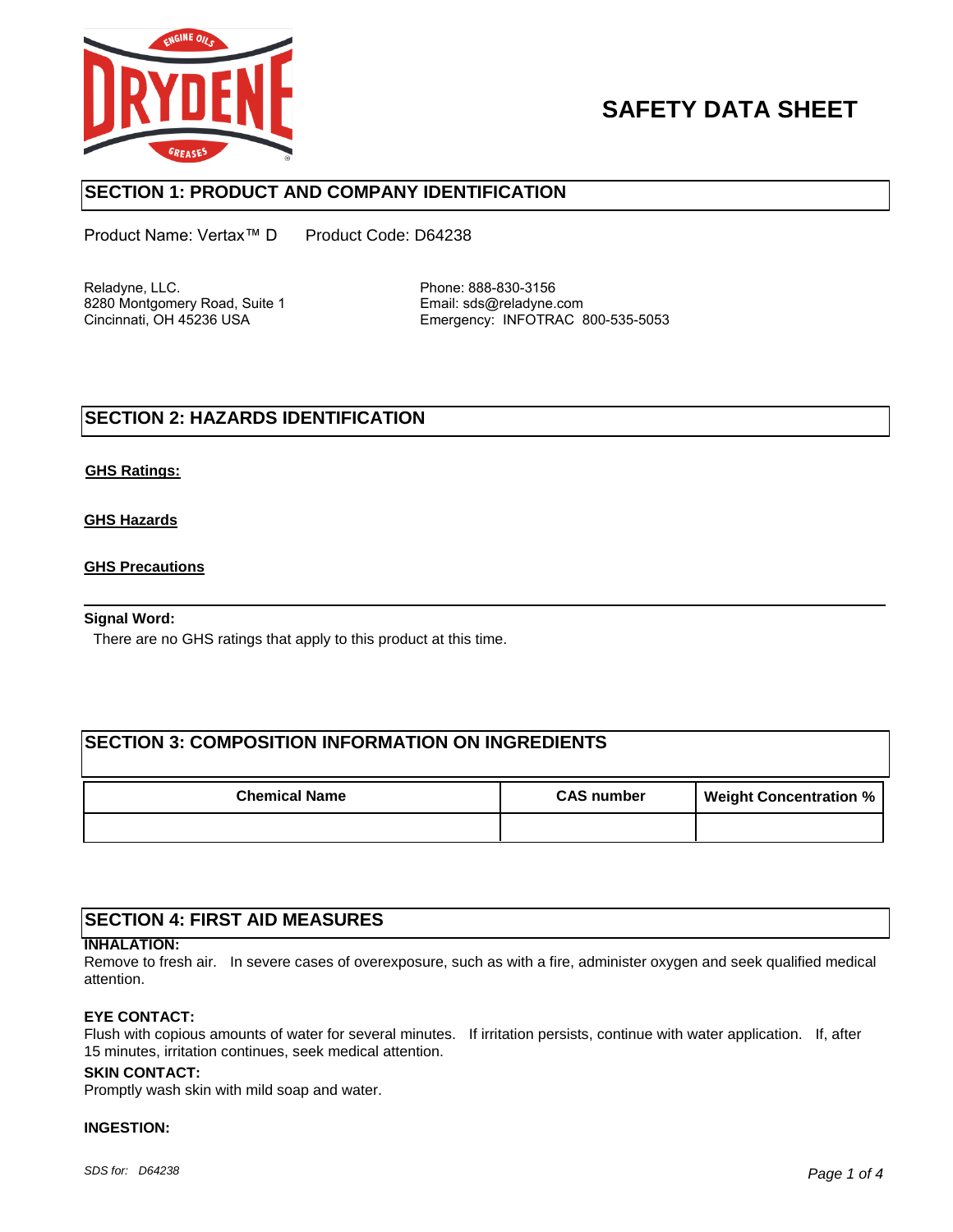Do not induce vomiting. Seek qualified medical attention. Small amounts, which may enter the mouth incidental to handling, may be rinsed out with water.

## **SECTION 5: FIRE FIGHTING MEASURES**

Flash Point: 216 C (421 F) LEL: UEL:

## **EXTINGUISHING MEDIA:**

Foam, Carbon Dioxide, Dry Chemical, Water Fog **UNUSUAL FIRE AND EXPLOSION HAZARDS:** Water may spread the fire.

### **SPECIAL FIRE FIGHTING PROCEDURES:**

Water may spread the fire as oil can float on it. Water spray may be used to cool exposed containers.

#### **FIRE EQUIPMENT:**

Use of water for fire-fighting must be done with caution as water may actually spread the fire.

## **SECTION 6: ACCIDENTAL RELEASE MEASURES**

### **SPILL OR LEAK PROCEDURES:**

Prevent spill from reaching any type of running or standing water, such as streams, sewers, well water and ponds.

#### **SMALL SPILLS:**

For small spills, wipe up or use absorbent to clean the spill area.

#### **LARGE SPILLS:**

For large spills, pump released material into recovery containers and then spread absorbent over the spill area to collect residuals.

# **SECTION 7: HANDLING AND STORAGE**

#### **HANDLING PRECAUTIONS:**

When handling, have appropriate safety equipment for the working conditions including eyewash. Do not pressurize, cut, weld, braze, solder, drill, or grind containers containing product residues.

#### **STORAGE REQUIREMENTS:**

Store in a sheltered area, away from temperature extremes in labeled containers. Keep away from heat, sparks, or flame. Avoid contact with eyes, skin, clothing, and shoes.

#### **REGULATORY REQUIREMENTS:**

Prevent spread of material to rivers or waterways.

## **SECTION 8: EXPOSURE CONTROL AND PERSONAL PROTECTION**

| <b>Chemical Name / CAS No.</b> | <b>OSHA Exposure Limits</b> | <b>ACGIH Exposure Limits</b> | <b>Other Exposure Limits</b> |
|--------------------------------|-----------------------------|------------------------------|------------------------------|
|                                | Not Established             | Not Established              | Not Established              |

# **ENGINEERING CONTROLS:**

Good ventilation is desirable.

#### **VENTILATION:**

Sufficient to control mists below the operator exposure threshold limit of 5 mg/m3.

### **WORK HYGIENIC PRACTICES:**

Keep clean. Wash exposed skin areas with mild soap and water.

#### **PROTECTIVE GEAR:**

RESPIRATORY PROTECTION: Required if employee exposure exceeds threshold.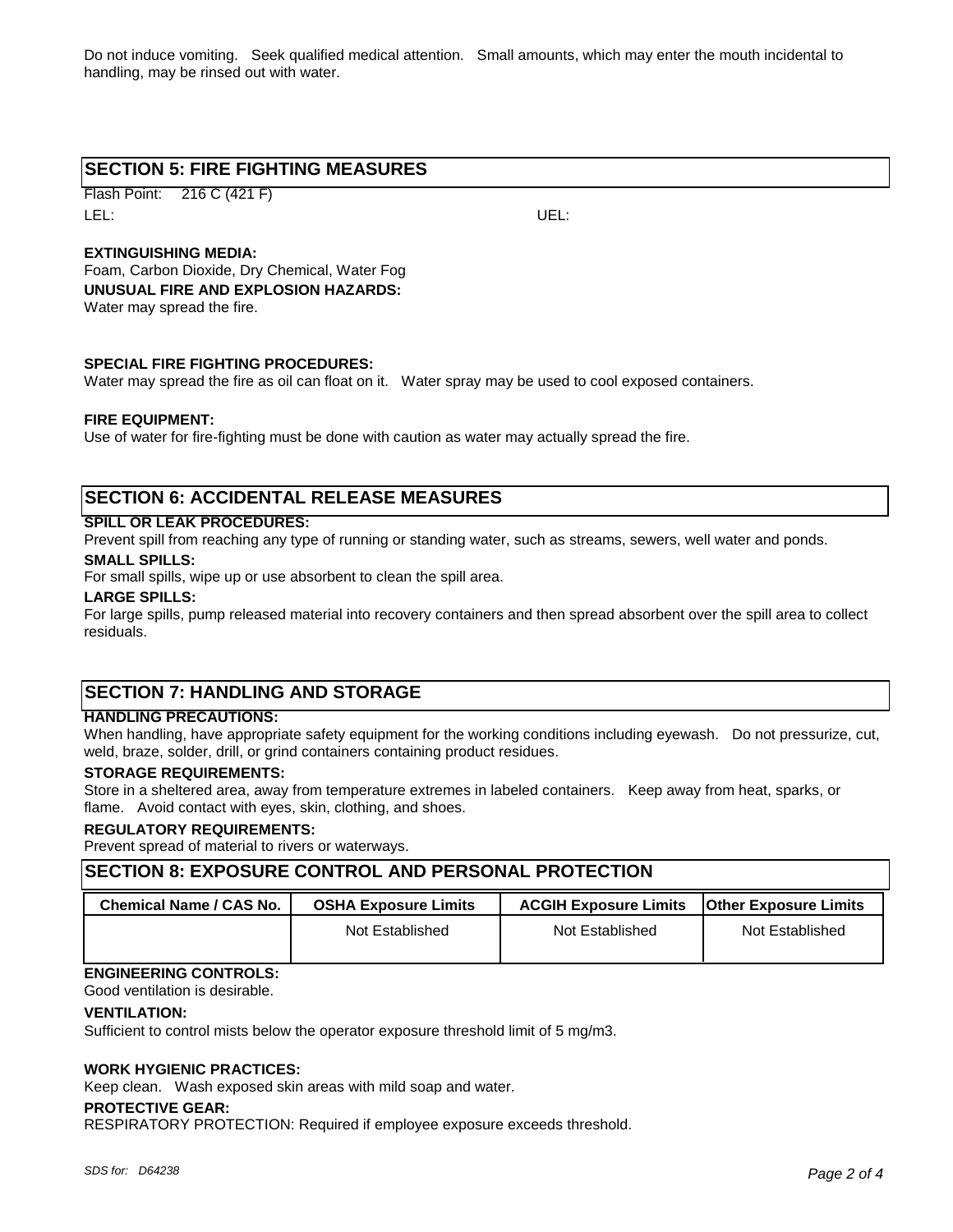EYE PROTECTION: Where contact is likely, wear safety glasses. SKIN PROTECTION: Gloves recommended when handling. Neoprene, nitrile, or PVC offers good protection.

#### **CONTAMINATED GEAR:**

Launder contaminated clothing before reuse. Discard of contaminated PPE that cannot be cleaned.

## **SECTION 9: PHYSICAL AND CHEMICAL PROPERTIES**

Physical and chemical properties are provided for safety, health and environmental considerations only and may not fully represent product specifications. Contact the supplier for additional information.

**Explosive Limits:** N/D **Partition coefficient** N/A

**Appearance:** Clear Yellow **Quart Clear Sellow Odor:** Mild **Vapor Pressure:** N/D **Odor threshold:** N/A **Vapor Density:** N/D **pH:** N/A **Specific Gravity:** 0.86 **Melting point:** N/A **Freezing point:** N/A **Solubility:** Insoluble **Boiling range:** N/D **Flash point:** 420 F **Evaporation rate:** Nil **Flammability:** N/A **(n-octanol/water): Autoignition temperature:** N/D **Decomposition temperature:** N/A **Viscosity, cSt at 40C:** 21 **Lbs VOC/Gallon Less Water** N/A

# **SECTION 10: STABILITY AND REACTIVITY**

#### **CONDITIONS TO AVOID:**

Avoid temperature extremes, strong acids and oxidizing agents.

## **HAZARDOUS DECOMPOSITION OR BY-PRODUCTS:**

Hazardous polymerization will not occur.

## **SECTION 11: TOXICOLOGICAL INFORMATION**

#### **Mixture Toxicity**

## **ROUTES OF ENTRY:**

Inhalation, Skin Contact, Eye Contact, Ingestion

## **CARCINOGENICITY:**

## **SECTION 12: ECOLOGICAL INFORMATION**

No data available

# **SECTION 13: DISPOSAL CONSIDERATIONS**

Contact waste hauler for recycling. Follow all Local, State, and Federal regulations.